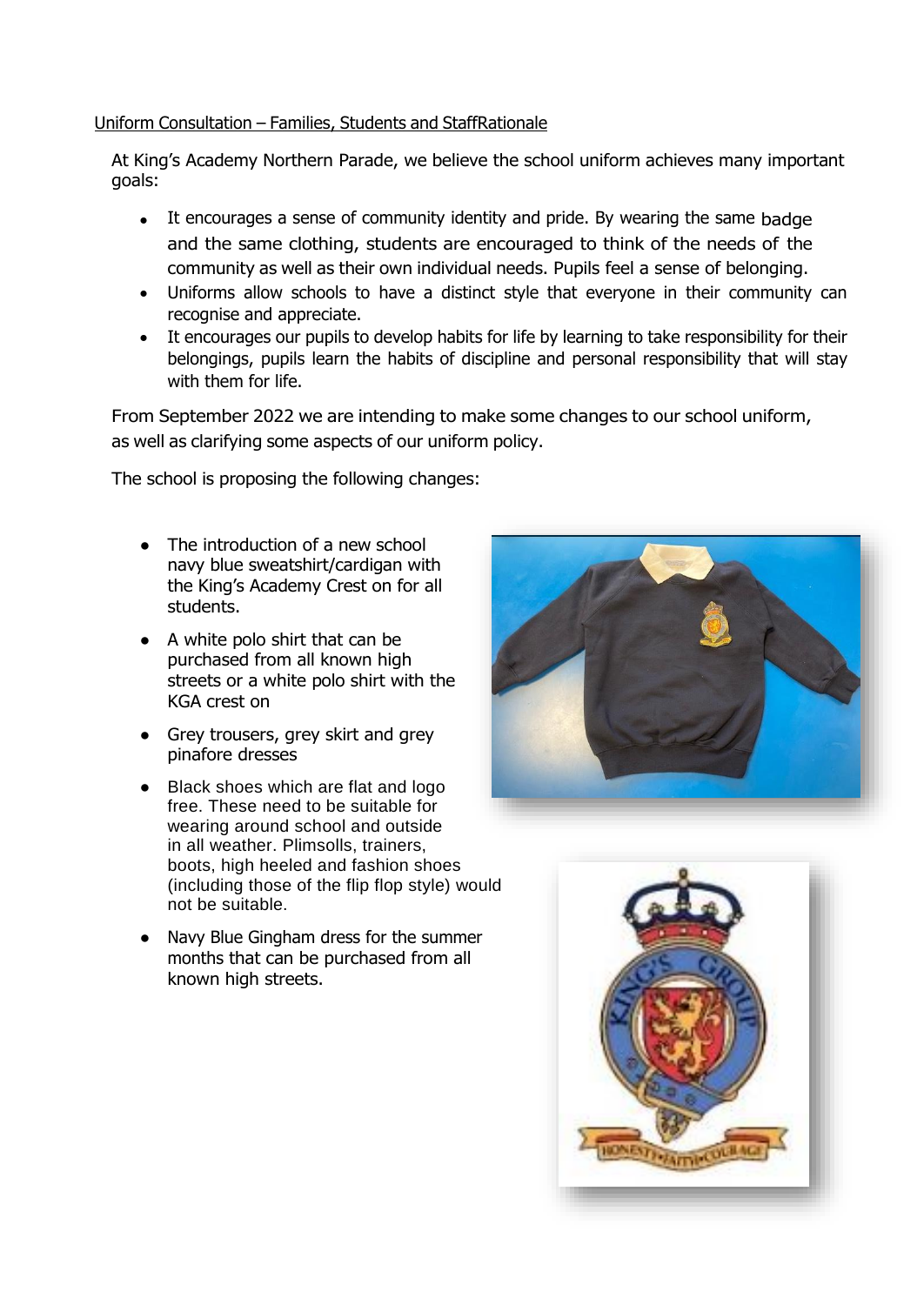Proposed changes to the PE Kit:

- A Navy Blue round neck t-shirt with or with the KGA logo. Please note this be phased in due to any recent purchase of the old style PE top you have made.
- Plain black shorts.
- Plimsolls or trainers.
- In cold weather pupils can wear black sweatshirt/hoodie/fleece and plain black sweatpants/training trousers.
- The expectation is that there will be no logos visible on any PE kit.

## **Purchasing Uniform:**

After carefully considering cost implications and value for money, the supplier for the new proposed school uniform is Price and Buckland. Below is a price list for the pieces of uniform with the KGA logo on noted above.

These can all be ordered online with two options for delivery - a home delivery with a charge or a free delivery to school.

| <b>Uniform item</b>                             | <b>Size</b>                                | <b>Colour</b> | <b>Price</b><br>and   | <b>New</b><br>prices<br>from |
|-------------------------------------------------|--------------------------------------------|---------------|-----------------------|------------------------------|
|                                                 |                                            |               | <b>Buckland Price</b> | <b>April 2022</b>            |
| <b>Acrylic Mix Sweatshirt</b>                   | $24" - 36"$ (S)                            | Navy          | £10.25 for all sizes  | no change                    |
| Acrylic Mix Cardigan                            | $24" - 36"$ (S)                            | Navy          | £11.25 for all sizes  | no change                    |
| Polo Shirt                                      | $22" - 36"$ (S)                            | White         | £9.00 for all sizes   | no change                    |
| Classic Bookbag                                 | one size                                   | Navy          | £5.95                 | £5.95                        |
| Superior Bookbag                                | one size                                   | Navy          | £5.95                 | £6.95                        |
| Bookbag with strap                              | one size                                   | Navy          | £8.00                 | £8.75                        |
| Bookbag satchel style                           | one size                                   | Navy          | 8.25                  | £9.25                        |
| PE T-Shirt                                      | $3/4$ yrs<br>$\overline{a}$<br>$11/13$ yrs | Navy Blue     | £5.95                 | £6.95                        |
| <b>PE</b><br>Striped<br>Shadow<br><b>Shorts</b> | $3/4yrs - 13yrs$                           | <b>Black</b>  | £5.50                 | £5.75                        |
| PE Bag                                          | one size                                   | Navy          | £4.25                 | no change                    |
| PE Kit Bundle                                   | N/A                                        | Multi         | £13.00                | no change                    |

If you would like to comment on the proposed changes, please write an email to **Email:**  [admin.np@kingsacademies.uk](mailto:admin.np@kingsacademies.uk) **no later than 15th March**

The Trust, in support of the proposed changes to the uniform have agreed to purchase a sweatshirt or cardigan for every child at King's Academy Northern Parade for September 2022. In order that we have them ready for September 2022, please can you provide the size of sweatshirt or cardigan your child will require using the link below.

I very much hope that you will be in support of our proposals as we bring the infant and juniors together in order to create a shared vision as one school.